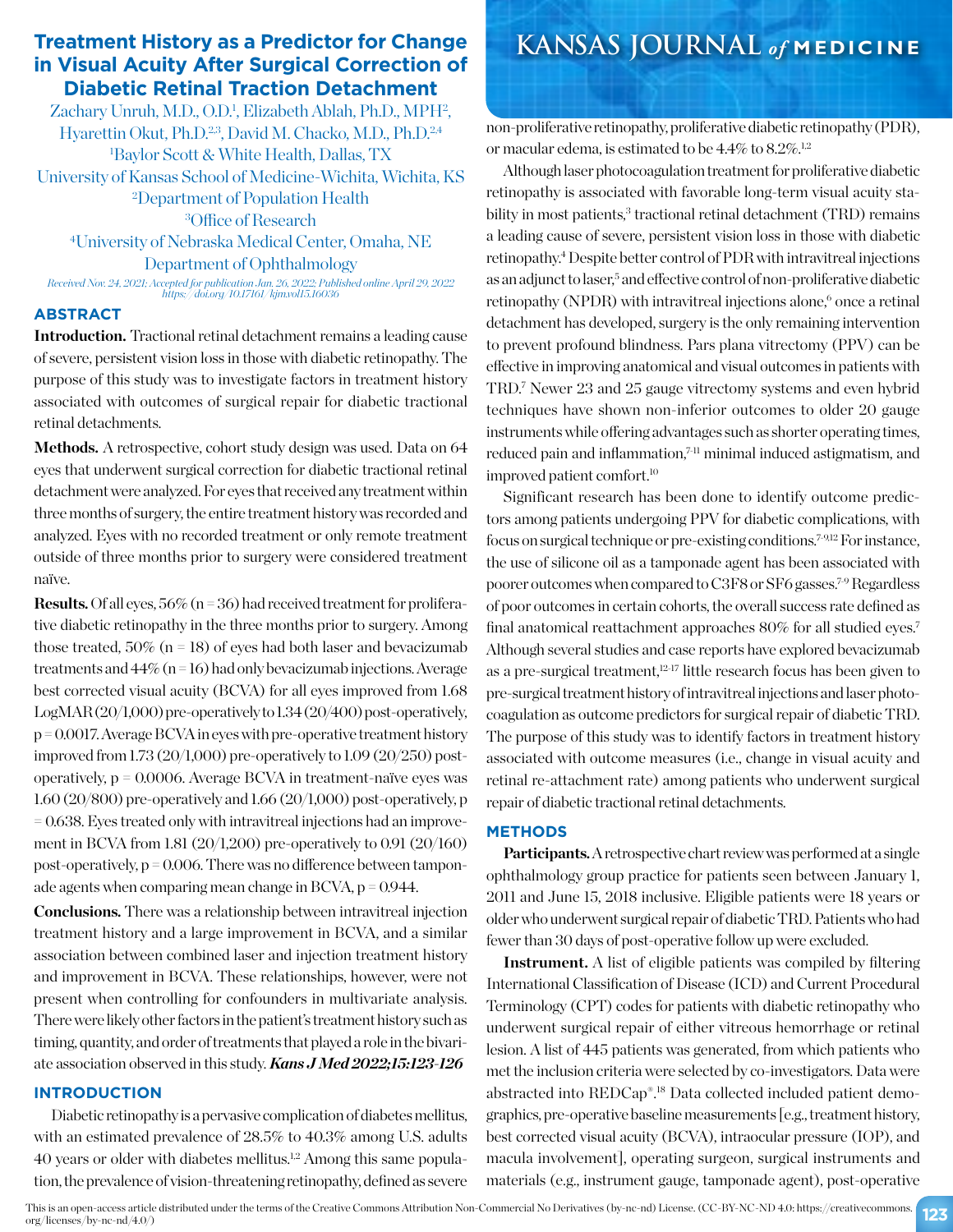## **KANSAS JOURNAL** *of* **MEDICINE TRACTION RETINAL DETACHMENTS** *continued.*

measurements (e.g., peak BCVA, IOP, anatomical success), intra- and post-operative complications, hypertensive status, hemoglobin A1C, and renal status (i.e., dialysis).

If an eye received treatment in the three months prior to surgery, all treatment history for diabetic retinopathy was recorded regardless of date of administration. A remote history of treatment outside of the three months prior to surgery also was recorded, but these eyes were considered treatment-naïve for the purpose of this study, as three months has been used previously as a washout period when studying intravitreal bevacizumab.19 All visual acuity measurements were converted to log of the minimum angle of resolution (logMAR) notation for analysis.20

**Procedures.** This study was approved by the University of Kansas School of Medicine-Wichita's Human Subjects Committee and the ophthalmology practice's privacy officer. All work was compliant with the Health Insurance Portability and Accountability Act of 1996, and the research adhered to the tenants of the declaration of Helsinki. A retrospective chart review was performed, data were abstracted, deidentified, and analyzed in SAS (Version 9.4) software (SAS® Int. Inc., Cary, NC).

**Statistical Analysis.** Descriptive statistics for nominal, categorical, and continuous variables were conducted using PROC FREQ and PROC UNIVARIATE in SAS. Shapiro-Wilk was used for the test of normality of continuous variables. Bivariate analysis was conducted using treatment type, surgeon, tamponade agent, and pre-operative characteristics [e.g., rhegmatogenous retinal detachment (RRD), macula involvement, and dialysis] by pre-operative to post-operative change in BCVA. Retinal re-attachment rate was not included as an outcome measure for statistical analysis due to all but one eye achieving anatomical re-attachment. In case of non-normal distribution with appropriate transformation operations, the rank transform approach to nonparametric methods was used as combination of PROC RANK and PROC GLM in SAS to enable use of covariates in the models tested for change in BCVA. Several longstanding nonparametric tests including Kruskal-Wallis are either exactly equivalent to rank transform tests or are nearly equivalent to them. Covariates-adjusted least-squares means (to estimate the marginal means over a balanced population) were used for pairwise comparisons of groups by Tukey test using Kramer adjustment. All statistical tests at  $p \leq 0.05$  were significant.

#### **RESULTS**

A total of 64 eyes from 53 patients were included in the study (Table 1). Eyes that had pre-or post-operative acuities of light perception (LP) or no light perception (NLP) could not be converted to LogMAR.20 Two eyes improved from LP to count fingers (CF), three eyes improved from LP to hand motion (HM), and one eye improved from NLP to HM. One eye developed neovascular glaucoma and worsened from 20/400 to NLP.

#### **Table 1. Patient characteristics.**

| Variable                               |            |
|----------------------------------------|------------|
| Number of eyes                         | 64         |
| Number of patients                     | 53         |
| Number (percent) of eyes in males      | 26(41%)    |
| Number (percent) of eyes in females    | 38(59%)    |
| Mean age at surgery (years)            | 49         |
| Mean pre-operative IOP (mm $Hg$ )      | 15         |
| Mean post-operative day 1 IOP (mm Hg)  | 17         |
| Number (percent) hypertensive patients | 46(72%)    |
| Number (percent) dialysis patients     | $13(20\%)$ |
| Number (percent) type I DM             | 14(22%)    |
| Number (percent) type II DM            | 50 (78%)   |

Of all eyes,  $56\%$  (n = 36) had received treatment for proliferative diabetic retinopathy in the three months prior to surgery. Among those treated,  $50\%$  (n = 18) of eyes had both laser and bevacizumab treatments,  $44\%$  (n = 16) had only bevacizumab injections, one eye had only laser photocoagulation, and one eye had only ranibizumab injections. Seventeen percent  $(n=11)$  of all studied eyes had received remote treatment longer than three months prior to surgery, and  $27\%$  (n = 17) of all studied eyes had no recorded treatment.

Three surgeons operated and used 25G instruments on all procedures except one, which used 20G instruments. Thirty-five percent  $(n = 25)$  of eyes were tamponaded with silicone oil, 13%  $(n = 8)$  with C3F8,  $14\%$  (n = 9) with SF6, and  $14\%$  (n = 9) with air. Sixteen percent  $(n=10)$  of eyes had a combined tractional and rhegmatogenous retinal detachment, and  $31\%$  (n = 20) had macula involvement.

The most common complications were post-operative vitreous hemorrhage (38%,  $n = 24$ ) and re-detachment (9%,  $n = 6$ ). No intraoperative complications were reported. Of note, one eye did not achieve final anatomical success but BCVA did not change from CF pre-operatively. Among all eyes, mean post-operative IOP was 17 mm Hg (range:  $5 - 38$  mm Hg), and  $22\%$  (n = 14) of eyes had an IOP greater than 21 mmHg at the one-day post-operative visit.

Average BCVA for all eyes improved from 1.68 (20/1000, SD 1.07) pre-operatively to  $1.34$  (20/400, SD 1.05) post-operatively, p = 0.0017 (Figure 1).



Figure 1. Difference in pre- and post-operative means among treatment types. \*p < 0.05 when comparing pre-operative to post-operative BCVA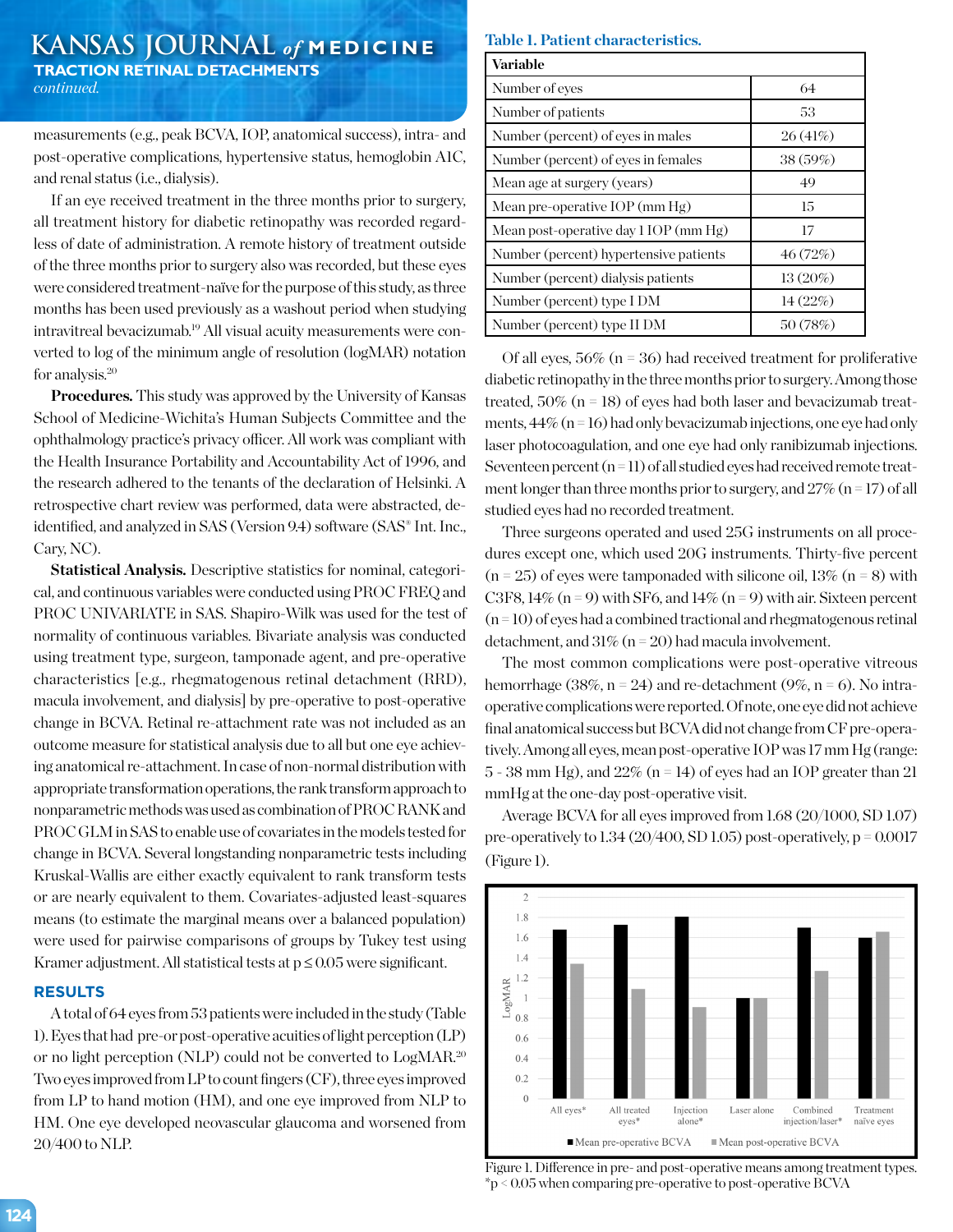When comparing average change of pre-operative to post-operative BCVA between treatment types, eyes with treatment history of only injections changed 1.031 LogMAR, which was better than 0.091 LogMAR for treatment-naïve eyes,  $p = 0.031$ . Mean change of preoperative to post-operative BCVA for eyes with treatment history of combined laser and injections was 0.529 LogMAR and was not different from any other treatment types, including no treatment. There was no difference between tamponade agents when comparing mean change in BCVA,  $p = 0.944$ . When comparing post-operative BCVA between tamponade agents, silicone oil (1.77 LogMAR, 20/1,200 snellen) and no tamponade (1.73 LogMAR, 20/1,000) were worse than air (0.66 LogMAR, 20/90) and SF6 (0.43 LogMAR, 20/50), p = 0.001. C3F8 (1.163 LogMAR, 20/300) was not different from any other agent.

One surgeon's (A) cases had an average BCVA improvement from pre-operative to post-operative of 1.125,  $p = 0.002$ , and the other two surgeons' (B, C) mean changes in BCVA pre-operatively to post-operatively were not different than zero (0.217,  $p = 0.286$  and 0.282,  $p =$ 0.086). The improvement by 1.125 for surgeon A was greater than the improvements by 0.217 and 0.282 for surgeons B and C respectively, p = 0.021. Of note, surgeons A and C had fewer treatment-naïve eyes, and surgeon B had the largest number of cases (Table 2).

| Surgeon                     |                | в        |    |
|-----------------------------|----------------|----------|----|
| Total number of cases       | 18             | 35       | 11 |
| Treatment-naïve             | $\mathfrak{D}$ | 24       |    |
| Any treatment               | 16             | Н        |    |
| Laser photocoagulation only |                |          |    |
| Laser plus injection        | 8              |          |    |
| Injection only              |                |          | 2  |
| One injection               |                |          |    |
| Two injections              |                |          |    |
| Three or more injections    |                | $\Omega$ |    |

**Table 2. Number of cases by surgeon.**

Presence of a rhegmatogenous component ( $p = 0.166$ ) or macular involvement ( $p = 0.273$ ) did not have an association with change in visual acuity. Final reattachment was achieved on  $98\%$  (n = 63) of eyes. Six eyes re-detached, and five were reattached successfully with seven more surgeries total. Treatment type ( $p = 0.158$ ), tamponade agent (p  $= 0.620$ ), or surgeon (p  $= 0.059$ ) were not associated with a change in the pre-operative to post-operative BCVA when analyzed in ANOVA  $(p = 0.092)$ .

#### **DISCUSSION**

This study suggested that all eyes with any treatment history, treatment history of injection only, and treatment history of both injection and laser had pre-operative to post-operative improvements in visual acuity. Nearly half of all eyes  $(44\%, n=28)$  in this study had not received any form of treatment for their retinopathy in the three months prior to the date of surgery. This differed from a prior study that reported only 15% had untreated eyes.7 By excluding remote treatments beyond three months, the current study may have elevated this proportion artificially. Instrumentation gauge in this study reflected trends of surgeons' increased use of 25G instruments, <sup>8-11</sup> and a re-detachment rate of nine

**KANSAS JOURNAL** *of* **MEDICINE TRACTION RETINAL DETACHMENTS**  *continued.*

percent and no reported intra-operative complications in this study were consistent with similar literature reports.<sup>21</sup>

There appeared to be no consensus for method of reporting visual acuity as an outcome of interest, with some studies using categorical data to report outcomes,  $37,21$  whereas others reported means of preand/or post-operative acuities. $89,12,22$  The current study averaged the delta of the pre- and post-operative BCVA for bivariate and multivariate analysis. While there was no Snellen conversion for a change in LogMAR, this method has the advantage of utilizing continuous data for the eye's pre-operative acuity and may better account for the severity of the disease prior to surgical intervention. While this method may overestimate the surgical results of eyes with pre-surgical poor acuity due to dense vitreous hemorrhage or other media opacities but an intact neurosensory macula, the potential value of controlling a confounding factor was worth considering. For example, when analyzing tamponade agent by post-operative BCVA, the current study found similar results to prior research,<sup>7,8</sup> suggesting silicone oil was associated with poorer visual outcomes. When using change in pre- to post-operative BCVA, however, the current study suggested no difference in results between tamponade agents.

In bivariate analysis, treatment type and operating surgeon were associated with a change in BCVA. A prior study that retrospectively evaluated intravitreal bevacizumab within one month of surgery found BCVA improvements in all analysis groups, even those not receiving a pre-operative injection.<sup>16</sup> The current study expanded on that finding in that eyes with a three month or more history of intravitreal injection treatment were associated with a large improvement in pre-operative to post-operative BCVA. Where this study differed was the suggestion that vision in treatment-naïve eyes did not improve pre- to post-operative. The visual improvement in injected eyes may be a result of the better proliferative diabetic retinopathy control physicians are achieving with injections,<sup>23</sup> or an improvement in vitrectomy technique, as others have suggested.13,16

The surgeon (A) with a significant difference between pre- and postoperative acuities had a low proportion of treatment-naïve eyes and a high proportion of eyes with a history of single bevacizumab injections. This suggested the surgeon may be using bevacizumab as a pre-treatment for a higher proportion of their surgical cases, and this usage pattern certainly fit previous studies' definition of bevacizumab pretreatment.<sup>16,17</sup> However, caution must be exercised with bevacizumab pre-treatment as there have been reports of rapid progression of TRD following intravitreal bevacizumab. $14,15$ 

Regardless, when the variables of operating surgeon, treatment type, and tamponade agent were all controlled for in multivariate analysis, none of these variables were associated with a change in BCVA from pre- to post-operation. This lack of association may be due to other factors in the treatment history, such as timing, quantity, or order of treatments. While the number of eyes analyzed in the current study was like other studies evaluating diabetic TRD outcomes, 8,17,22 the relative